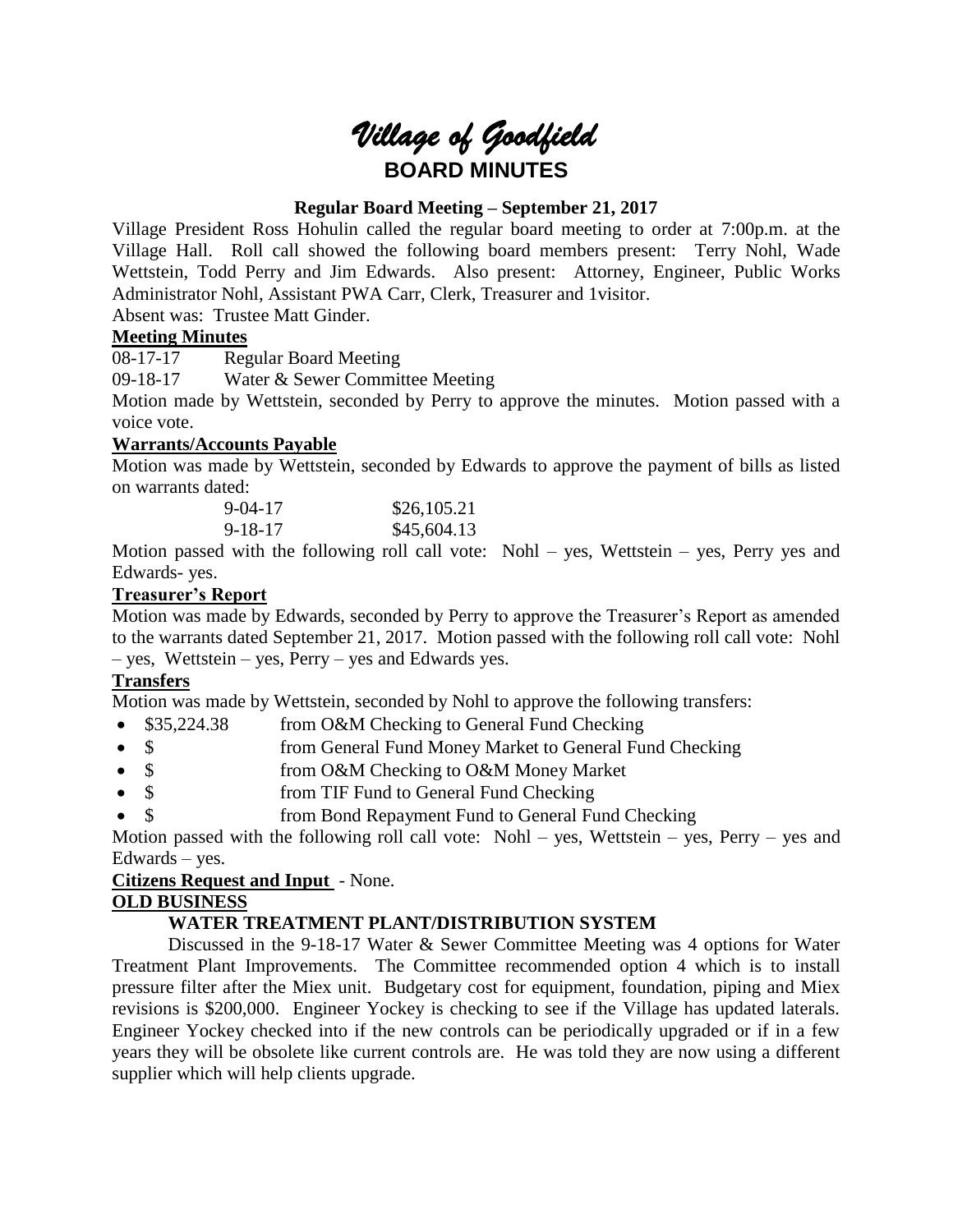Motion was made by Wettstein, seconded by Nohl to proceed with option 4 and to allow Engineer Yockey to design and send EPA permit. Motion passed with the following roll call vote: Nohl – yes, Wettstein – yes, Perry – yes and Edwards – yes.

# **1. Water Main Extension**

Nothing discussed.

# **SEWER TREATMENT PLANT/DISTRIBUTION SYSTEM**

# **1. Trunk Sewer Improvements, Clearing Brush, Easements**

Nothing discussed.

# **Payment of outstanding invoices upon request of Village Engineer**

There were no outstanding invoices by Engineer.

#### **Rte. 117 Sanitary Sewer Service**

Project is complete and GA Rich has been paid.

# **Comprehensive Plan/Mile and a half radius map**

Tabled.

# **The Lakes at Oak Valley Drainage Easements**

This project is completed and easements have been filed with Tazewell County.

#### **Safety Improvement for Norfolk Southern Railroad @ Harrison & Birkey Street**

This project should start in the spring of 2018. There were 2 sets of rail that crossed Harrison Street. PWA Nohl will ask the Railroad if they will take them out.

# **1. Possible Paving of Harrison Street Parking Area**

Nothing discussed.

# **Possible Annexation**

Nothing discussed.

# **2007 Bond Restructure**

Motion was made by Wettstein, seconded by Perry to pay off the Series 2007 Bonds in full, which would save the Village \$236,000 in interest. Funds used to pay the bond off would be \$200,000 from TIF Funds and the remainder to be paid from the General Fund. Motion passed with the following roll call vote: Nohl – yes, Wettstein – yes, Perry – yes and Edwards – yes.

#### **Garage Addition**

PWA Nohl would like the Board to consider and look into a garage addition at some time in the near future. Trustee Nohl said he feels the Village does need a garage addition. He feels we have a lot of nice equipment that sits outside. President Hohulin feels we should consider the addition and look closely at it.

#### **Disc Golf Course at the Park Update**

The baskets are in. Still need to pour the Tee pads and put signage in.

**Storm Sewer / Sanitary Sewer SE Development**

Tabled.

# **Barn III Dinner Theater**

Also discussed at the Water & Sewer meeting was getting water to Barn III. No work would be done until Barn III pulls a Building Permit, The road that goes to Barn III across the culvert has been patched many times. It is strongly recommended by Engineer Yockey that the culvert be replaced on Timberline Road by the lake and then raise and widen the road. This is the ideal route for the water main we would loop between Bridle Ridge and the main that goes out to Timberline Campground. Budgetary cost estimate is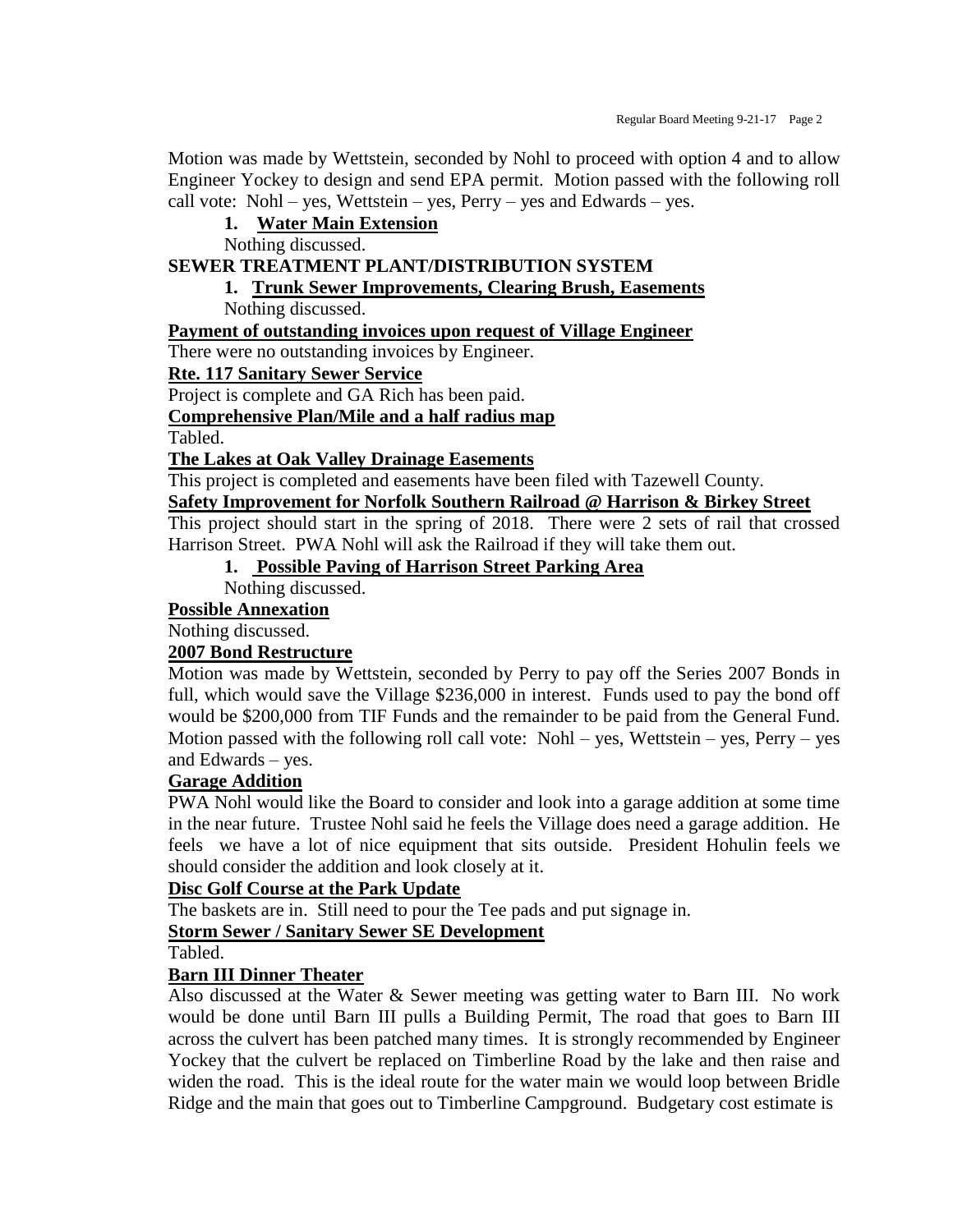\$210,000 in which half of that would be road work. This will be considered if the Barn III is built. Engineer Yockey said that for \$50,000 the Village could just get water to Barn III by putting in part of a water main and not replacing the culvert.

# **NEW BUSINESS**

# **Tax Abatement Ordinance – 2007 General Obligation Bonds**

Motion was made by Nohl, seconded by Wettstein to approve Ordinance #17-05, an ordinance abating the tax hereto levied for the year 2017 to pay the principal of and interest on \$750,000 General Obligation Bonds (Alternate Revenue Source), Series, 2007. Motion passed with the following roll call vote: Nohl – yes, Wettstein – yes, Perry – yes and Edwards – yes.

# **Tax Abatement Ordinance – 2013 General Obligation Bonds**

Motion was made by Wettstein, seconded by Edwards to approve Ordinance #17-06, an ordinance abating the tax hereto levied for the year 2017 to pay the principal of and interest on \$630,000 General Obligation refunding bonds (Alternate Revenue Source), Series 2013. Motion passed with the following roll call vote: Nohl – yes, Wettstein – yes, Perry – yes and Edwards – yes.

# **Tax Abatement Ordinance – 2014 General Obligation Bonds**

Motion was made by Wettstein, seconded by Nohl to approve Ordinance #17-07, an ordinance abating the tax hereto levied for the year 2017 to pay debt service on the General Obligation Bonds (Alternate Revenue Source), Series 2014. Motion passed with the following roll call vote: Nohl – yes, Wettstein – yes, Perry – yes and Edwards – yes.

# **Set Trick or Treat Hours – Halloween, Tuesday, Oct. 31**

Trick or Treat Hours will be Tuesday, October 31 from 5-8p.m.

# **Set TIF Joint Review Board Meeting – October 19th prior to Reg. Board Meeting**

TIF Joint Review Board Meeting is set for Thursday, October 19, 2017 prior to the Regular Board Meeting.

#### **Radio Read Units for South Section of Goodfield**

South of the interstate all water meters are electronic. PWA Nohl would like to convert Deer Lakes and The Lakes at Oak Valley to radio reads. Cost for this project is \$12,350.00. Motion was made by Edwards, seconded by Nohl to approve the purchase of Radio reads for Deer Lakes and The Lakes at Oak Valley subdivisions at a cost of  $$12,350$ . Motion passed with the following roll call vote: Nohl – yes, Wettstein – yes, Perry – yes and Edwards – yes.

#### **5-10 Year Capital Improvements Plan**

PWA Nohl will meet with Engineer Yockey to discuss the 5-10 year capital improvement plans.

#### **Schedule Committee Meetings**

A meeting will be set to discuss 5-10 year capital improvement plans with Engineer Yockey present.

#### **Municipal Calendar**

Completed.

#### **Other Business**

#### **LIBOR Class Action Lawsuit**

Attorney Tim Gronewold reported that Clerk Sheri Martin sent an email to Josh Kuntz, Goodfield State Bank and David Pistorius, First Midstate, to ask if they knew if we had